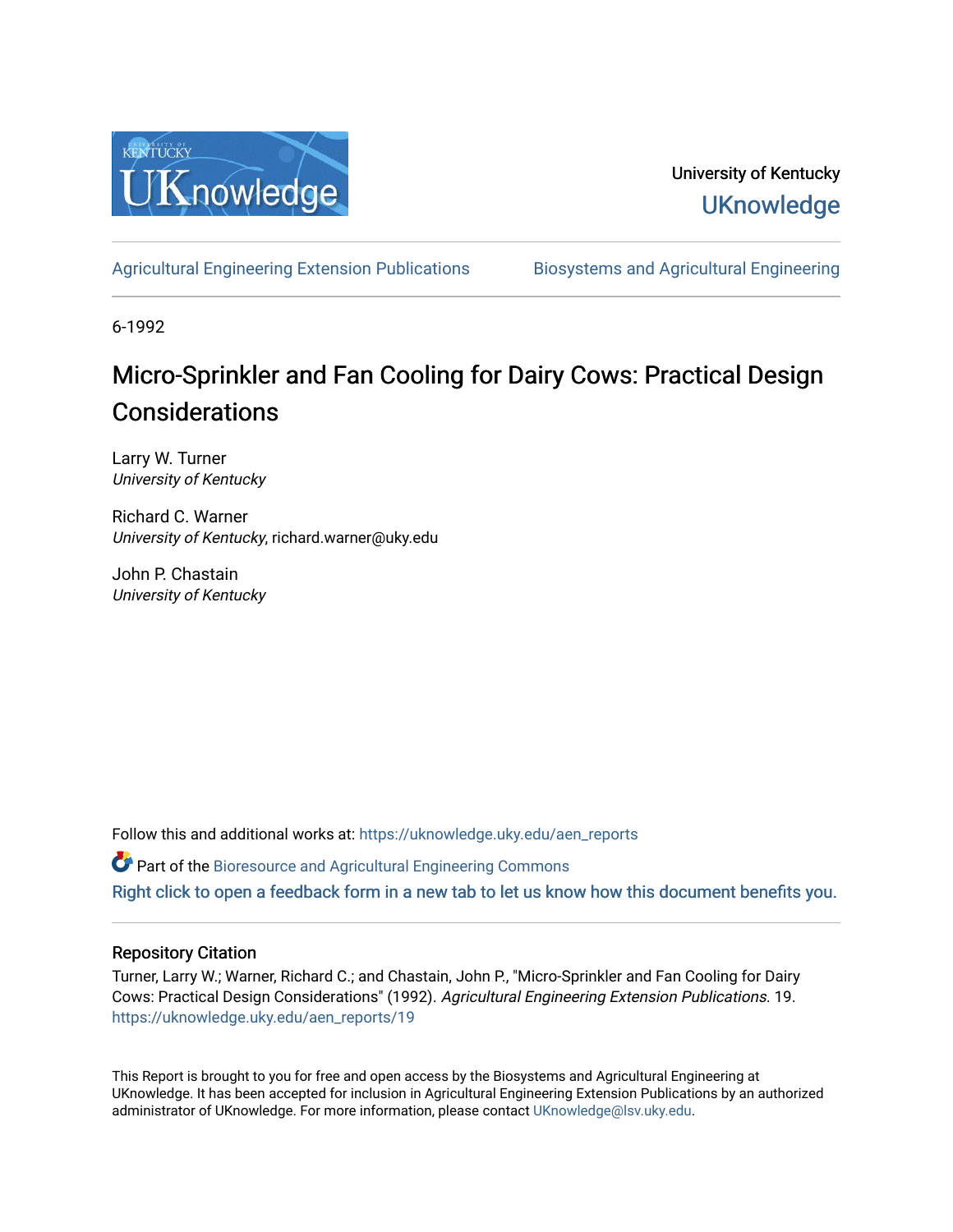#### **COOPERATIVE** EXTENSION SER UNIVERSITY OF KENTUCKY • COLLEGE OF AGRICULTURE

# **Micro-sprinkler and Fan Cooling for Dairy Cows: Practical Design Considerations**

by Larry W. Turner, Richard C. Warner and John P. Chastain *Agricultural Engineering Department*

Research and on-farm demonstrations have shown that micro-sprinklers, spray jets and fan cooling systems can be effective in relieving heat stress in dairy cows under hot, humid conditions. Based on these results, many dairymen are considering installing sprinkler and fan cooling. Several Kentucky dairymen have already installed sprinkler cooling systems, but they could improve their performance by modifying them to take into account the principles involved and the components used in sprinkler and fan cooling.

### *Heat Stress Effects*

The need for such systems arises from the effects of heat stress on dairy cows. The thermoneutral temperature range, or "comfort" zone, for most dairy cows is about 40-75°F. Above 75°F, increases in temperature and/or humidity begin to cause heat stress.

Heat stress can reduce feed intake, milk production, and breeding efficiency in dairy cows. Losses in the pocketbook follow when milk production and breeding efficiency drop. Declines in milk production of as much as 25% have been reported for summer conditions in the humid Southeast. Over a summer season (June 1-September 30) heat-stressrelated losses can range from about 55 lb/cow in Maine to about 1,000 lb/cow, or more, in Texas for a cow milking 66 lb/day.

## *Methods for Heat Stress Relief: Water, Shade and Ventilation*

There are several means available for reducing heat stress in dairy cows. Providing plenty of clean and available water, enough shade, and good ventilation should be routine. These areas are the first places to concentrate if a heat stress problem is evident in the herd. Some type of cooling system can then be considered after the more routine practices are taken care of.

The most economical cooling method is evaporative cooling using spray jets or mini-sprinklers and fans. Results from research at the University of Kentucky and elsewhere have given us improved design and operation guidelines for such systems.

## *Sprinkler and Fan Cooling Principles*

In sprinkler and fan cooling, the sprinklers create droplets that wet the cow's hair coat to the skin. Fans are then used to force air over the cow's body (see Figure 1), causing evaporative cooling to take place on the skin and hair coat. Heat from the cow's body causes the moisture to evaporate. The droplet size must be large enough to wet the skin surface and must be applied intermittently to allow time for the moisture to evaporate from the skin. Air movement is needed in fairly humid climates, such as that in Kentucky, to provide enough drier air above the skin to do a good job of evaporating the water.

Fog or mist systems (with very fine sprays) are not recommended for dairy cattle in Kentucky because of the humidity levels during the summer. Those systems attempt to cool the air around the cow rather than cooling her skin directly. In the arid West this works well, but in more humid areas, a "steam bath" effect can actually be created. Therefore, for the eastern and midwestern United States, sprinkler and fan cooling should be used rather than fogs or mists.

## *Cooling Benefits*

Several system designs and weather conditions have been studied for sprinkler and fan cooling systems. Systems tested in Kentucky and Florida, as well as in other locations, have demonstrated the potential benefits. Feed intake, milk production and cow comfort have all been shown to increase by using sprinkler and fan cooling. Current research has reduced the amount of water used from 50-75 gal/hd/day to as low as 6 gal/hd/day which reduces potential herd health problems, such as mastitis.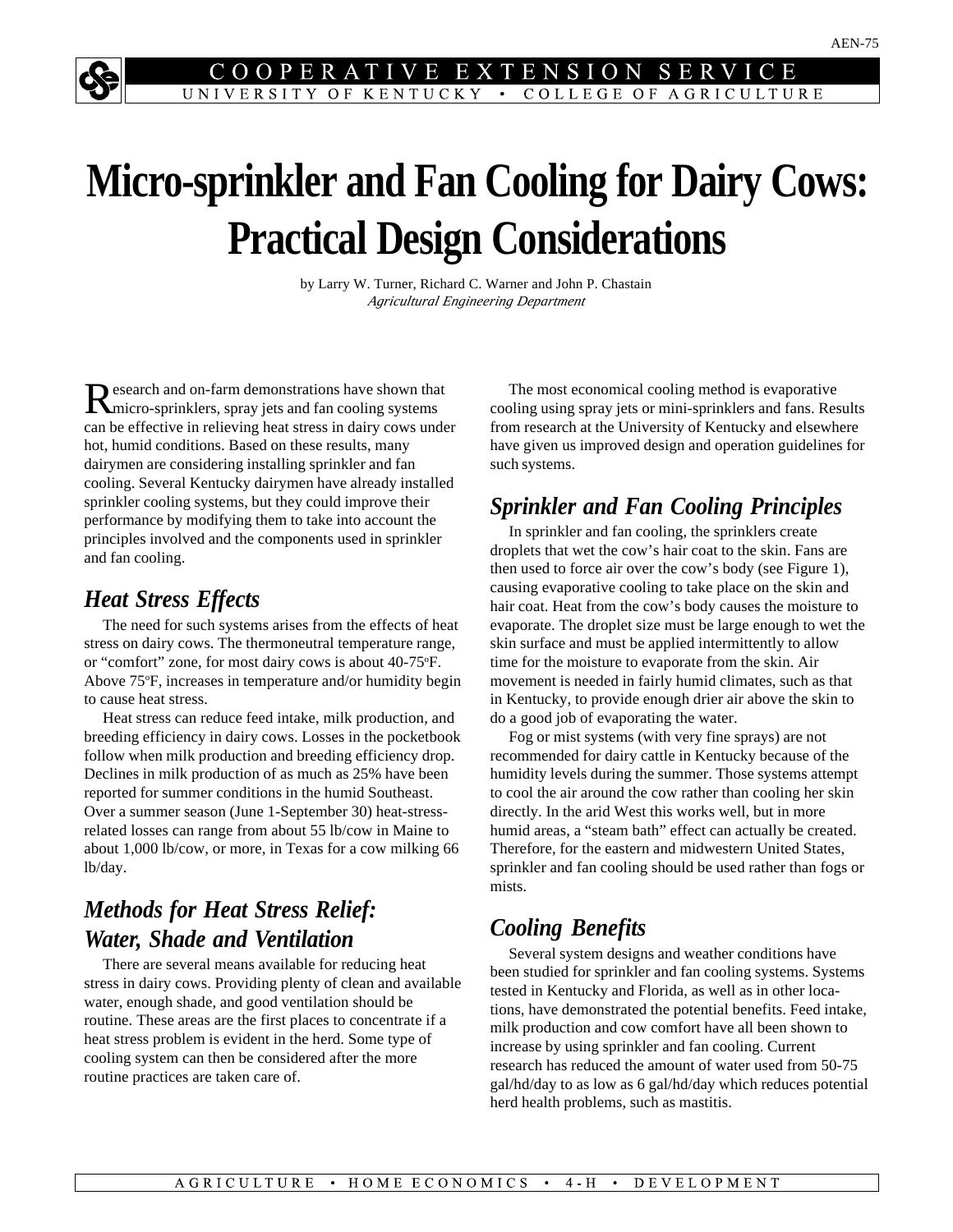| Table 1: Summary of Test Results of Sprinkler and Fan Cooling of Dairy Cows. |                         |                        |                   |             |
|------------------------------------------------------------------------------|-------------------------|------------------------|-------------------|-------------|
| <b>Response Measurement</b>                                                  | <b>Control</b><br>Group | <b>Cooled</b><br>Group | <b>Difference</b> |             |
| Feed Intake (% change)                                                       |                         |                        |                   |             |
| Florida (dry matter) lb/day                                                  | 39.2                    | 41.0                   | $+2.8$            | $(+7.1\%)$  |
| Kentucky (as fed) lb/day                                                     | 77.0                    | 84.1                   | $+7.1$            | $(+ 9.2\%)$ |
| Missouri (as fed) lb/day                                                     | 72.3                    | 77.4                   | $+5.1$            | $(+7.1\%)$  |
| Milk Production (% change)                                                   |                         |                        |                   |             |
| Florida lb/day                                                               | 39.8                    | 44.4                   | $+4.6$            | $(+11.6%)$  |
| Kentucky lb/day                                                              | 50.1                    | 58.0                   | $+7.9$            | $(+15.8\%)$ |
| Missouri lb/day                                                              | 51.4                    | 55.8                   | $+4.4$            | $(+ 8.6\%)$ |
| Israel lb/day                                                                | 72.8                    | 78.0                   | $+5.2$            | $(+7.1\%)$  |
| <b>Rectal Temperature</b>                                                    |                         |                        |                   |             |
| Kentucky (11 AM) °F                                                          | 102.6                   | 101.6                  | $-1.0$            |             |
| Missouri (PM) $\mathrm{P}F$                                                  | 102.6                   | 101.8                  | $-0.8$            |             |
| Milk Temperature                                                             |                         |                        |                   |             |
| Missouri °F                                                                  | 102.4                   | 101.5                  | $-0.9$            |             |
| Respiration                                                                  |                         |                        |                   |             |
| Rate-Breath per minute                                                       |                         |                        |                   |             |
| (% change)                                                                   |                         |                        |                   |             |
| Florida                                                                      | 96                      | 57                     | $-39$             | $(-40.6%)$  |
| Kentucky                                                                     | 91                      | 75                     | $-16$             | $(-17.6%)$  |

Table 1 summarizes the benefits of sprinkler and fan cooling found in several research trials conducted in the U.S. and Israel. Based on these trials, you could expect increases in net income of 25-30 cents/cow/day after paying for the increased feed costs, water, and electricity costs. With that amount of increased income, you can expect a good return on investment in the system for many areas of the eastern and midwestern United States. In Kentucky, the system will pay for itself in one year or less on many farms.

## *Planning and Component Selection*

Several commercial dairies in Kentucky, Florida and other locations have installed variations on the system, although some of the specific design questions and techniques are not yet well defined by research. If you are considering installing a sprinkler and fan system on your dairy, there are some general design guidelines you should follow in locating the system, selecting the nozzles and the fans, and ensuring a good water supply.

#### *Locating the System(s)*

For best results, the system should be located under shade. A shaded feed bunk (Figure 1) or the holding pen (Figure 2) are the two locations currently recommended in Kentucky. Because of some concern over possible mastitis problems, location of a sprinkler system in a free stall barn may not be desirable, particularly if straw, sawdust or other absorbent bedding is used. Adequate drainage (1/8-1/4"/ft slope) is needed wherever the system is installed to avoid ponding of water.

#### *Selecting the Nozzles*

The most important aspect of selecting a nozzle type is to have a large enough droplet size to wet the cow's skin. Irrigation nozzles and solid-cone coarse-droplet spray nozzles are desirable. Successful systems have been installed using nozzle sizes ranging from 7 gph to 300 gph. A size range of 7 to 30 gph (0.12 to 0.5 gpm) per nozzle is preferred to conserve water, reduce the total required flow rate and avoid runoff problems.

Either 180° (half-circle) or 360° (full-circle) nozzles may be used. The 180° nozzles work well mounted next to a feed bunk, spraying away from the feed to help avoid wetting it. The 360° nozzles work well in a holding area. When choosing nozzles, take note of the pressure specifications and spray pattern radius.

The spray radius is used to determine the nozzle spacing. The pressure requirement indicates the operating pressure suggested for a particular installation. For example, nozzles that have a 4 ft spray radius should be spaced no more than 4 ft apart to achieve a relatively even distribution.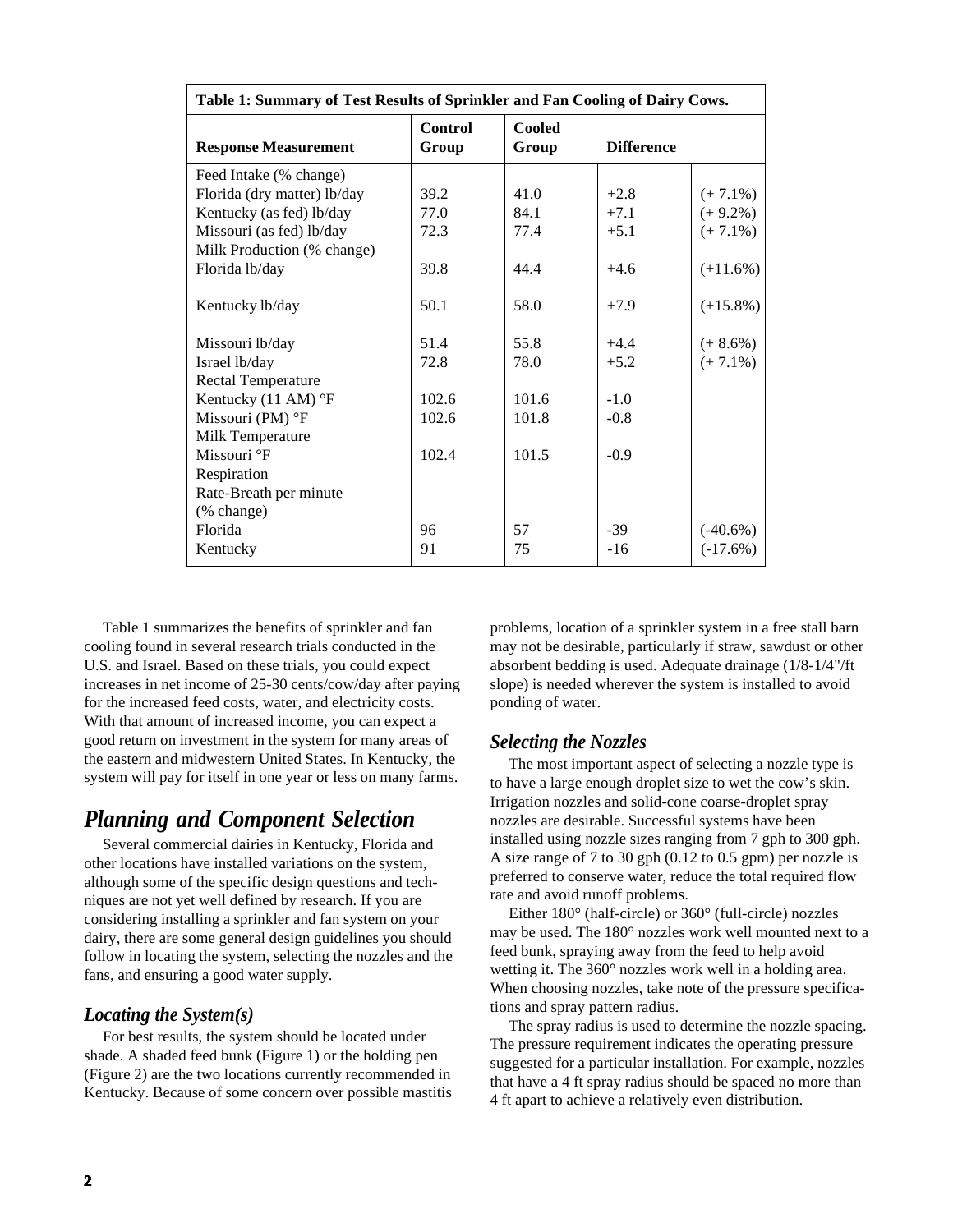

Figure 1





When selecting a spray jet or micro-sprinkler, consider these factors:

- nozzle size,
- whether the nozzle spins or is stationary,
- the type of spray pattern, i.e., stream or fan,
- flow rate,
	- radius, and
	- recommended operating pressure.

Both the flow rate and spray radius will increase as the nozzle opening and operating pressure increase.

The recommended nozzle pressure for most spray jets and micro-sprinklers is 20 to 25 psi. If the operating pressure is too high, the droplet size will be reduced and the resulting mist will drift. Also, the smaller droplet will not penetrate through the animal's hair coat to the skin, and much less cooling will occur. Thus, as shown in Figure 3, a pressure regulator should be installed in the system to limit the required nozzle pressure to these recommended values.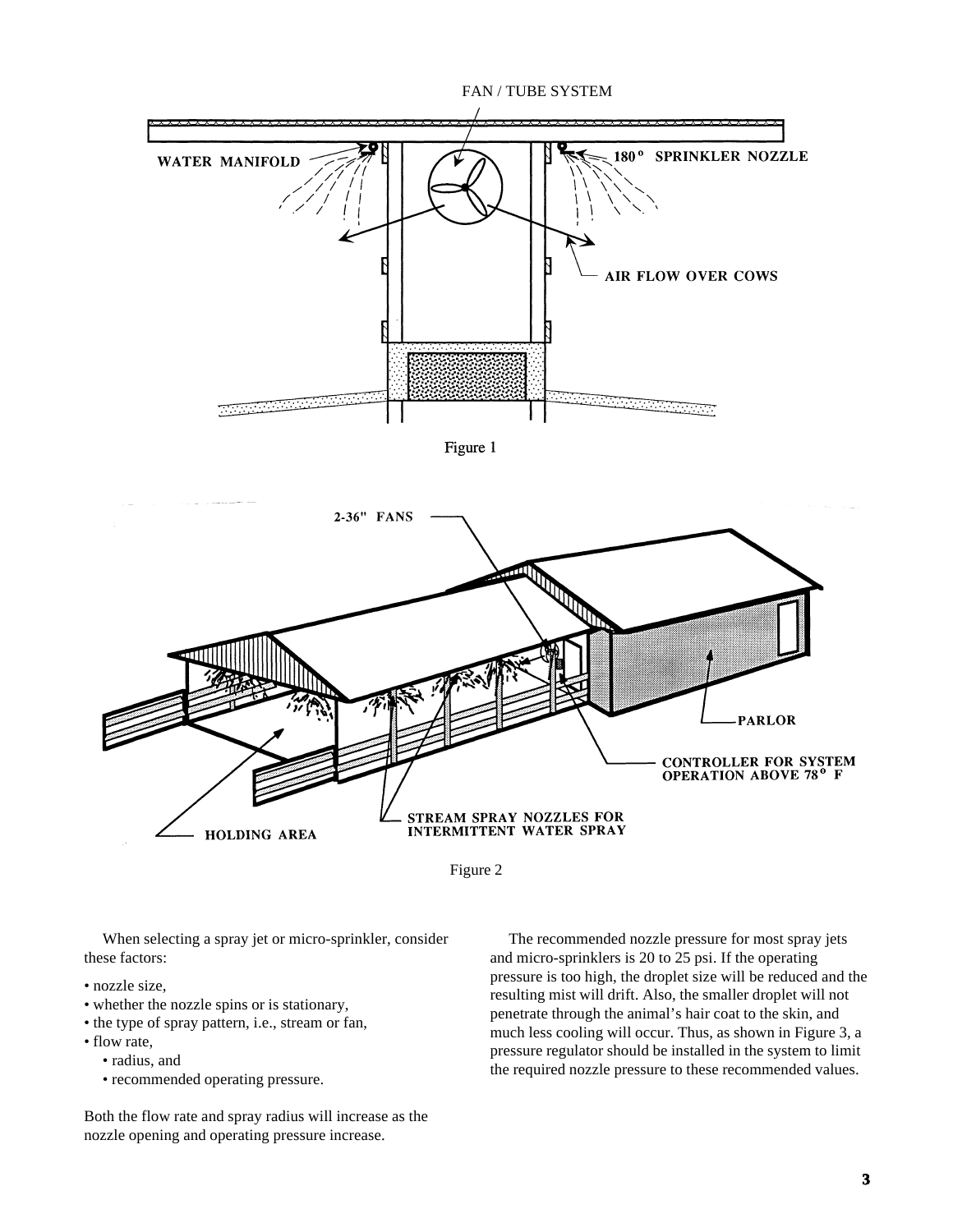

Figure 3

#### *Water Supply and Pipe Requirements*

The water supply can be a municipal system, pond, well or other farm source. If a farm source is used, a filter and/or water treatment unit may be needed (see Figure 3). A 140 to 155 mesh filter is recommended for most applications. The water system must be able to deliver the flow rate needed to supply all of the nozzles operating at a given time.

If the low volume-low pressure spray jets are used, water delivery is not a problem. For example, a system for a 96 ft feed bunk which has 18 nozzles spaced approximately 5 ft apart, each delivering 7.5 gph, would require about 2 gpm. If nozzles were on both sides of the bunk, running at the same time, 4 gpm would be required.

That requirement would be in addition to any other water needs at the same time on the dairy for watering, cleaning, etc. For example, if nozzles delivering 1 gpm with a 12 ft spacing were used, then a total flow rate of 16 gpm would be needed, which may exceed the flow expected through a

standard household water meter. Table 2 lists flow rates for standard water meters commonly used on farmsteads.

Both PVC (rigid white plastic pipe) and PE (black plastic pipe) are used in several installations. The smaller diameter

(1/2" to 3/4") black plastic pipe, which is less costly, should contain 2% or higher carbon black and an anti-oxidant to prevent degradation from sunlight and oxidation. Also, PE pipe simplifies the installation and requires less fittings.

The pipe size requirement will vary for each system based on the selected spray jet or micro-sprinkler and the operating pressure. Safe flow rates for PVC and PE pipes used for water conveyance are listed in Table 3.

For the feed bunk pipe, where water is being discharged throughout the pipe length by evenly spaced spray jets or micro-sprinklers, a 1/2" PE pipe conveying 4 gpm will have an overall pressure loss over the 100 ft length of approximately 4 psi. This will produce only an 8% change in nozzle discharge for most micro-sprinklers.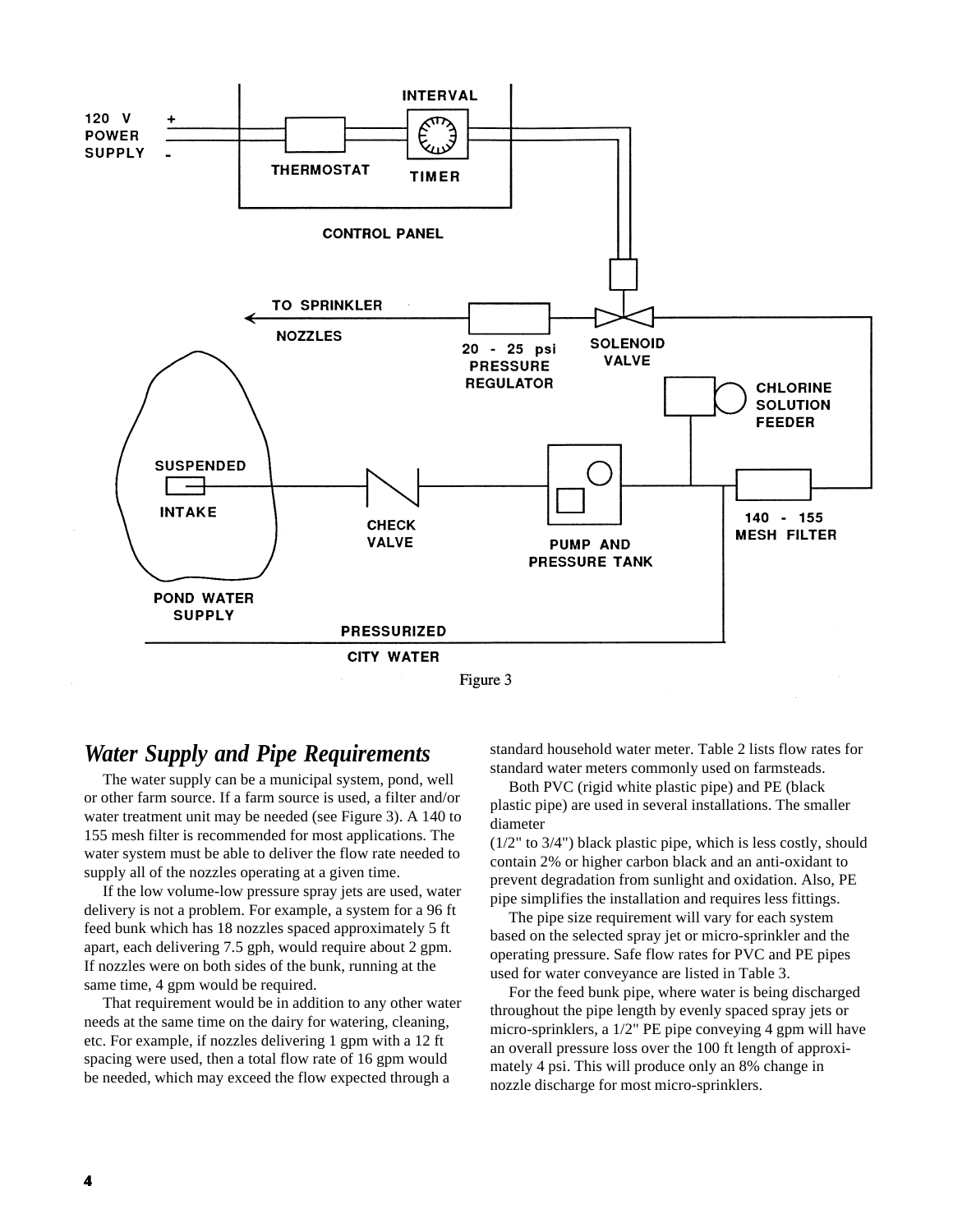| Size of<br>Water | Size of<br><b>Service</b> | <b>Gallons per Minute at Static Pressure (psi)</b> |    |    |    |
|------------------|---------------------------|----------------------------------------------------|----|----|----|
| <b>Meter</b>     | Line                      | 30                                                 | 45 | 60 | 75 |
| 5/8"             | 3/4"                      |                                                    | 8  | 11 | 14 |
| 3/4"             | 3/4"                      | 6                                                  | 10 | 14 | 17 |
| 3/4"             | 1 "                       | 8                                                  | 14 | 18 | 21 |
| 1"               | 1"                        | 10                                                 | 17 | 24 | 28 |

| <b>Table 3. Recommended Design</b><br>Flow Rates (gpm). |            |    |  |
|---------------------------------------------------------|------------|----|--|
| Size                                                    | <b>PVC</b> | PE |  |
| 1/2                                                     | 5          | 4  |  |
| 3/4                                                     | 10         | 10 |  |
|                                                         | 16         | 16 |  |

A filter is recommended for many applications; an inline plastic or stainless steel 140 to 155 mesh filter will perform well (see Figure 3). Sand or centrifugal filters may be required if a large amount of sediment is present in the water supply.

#### *Selecting Fans*

Air movement in the velocity range of 200 ft to 400 ft per minute across the cows is needed. However, the air movement at the cow level depends on the discharge characteristics of the fan and the distance of the cow from the fan.

Fan/tube systems have been successfully used in Kentucky to provide the required air movement. They should be sized to provide 150 to 250 cubic feet per minute (cfm) of air flow per cow. For tubes mounted high above the cows, a flow rate of as much as 400 cfm/cow may be needed. If the tube is installed outdoors or in reach of the cows, then a rigid or semi-rigid duct should be used to prevent damage. Hole size and spacing in the tube or duct can be determined by the manufacturer or dealer once the air flow requirement is set.

Large diameter rigid tubes can become costly and may not be readily available. More information is available on poly-tube systems in the University of Kentucky Cooperative Extension publication AEN-7 *Poly-tube Heating-Ventilation Systems and Equipment.*

Another type of fan often used, particularly in holding pens or other areas with higher eave heights, is a 1/2-hp 36" fan. Such fans will blow about 10,000 to 11,000 cfm with a "throw" distance of about 30 ft. A 1-hp 48" fan will provide 21,000 cfm with an effective throw distance of about 40 ft. These fans should be mounted out of reach of the cows and angled downward slightly.

Overhead paddle fans can also be used to provide airflow, but they offer limited air movement unless cows are directly under a fan. The paddle fans do have much higher efficiencies of operation, with ratings of 100 cfm/watt of power input, as compared to 15 to 20 cfm/watt for conventional propeller-type fans.

## *Controls are a Key*

The controls are a key part of the system for assuring the most effective cooling. A thermostat is required to control the sprinkler and fan. The system should begin cooling when the temperature reaches 78°F. The fans should run continuously whenever the system is on. An adjustable timer with a 30-minute cycle should be used to control the sprinkler interval. In the feed bunk area, an "ON" time of 1 to 3 minutes in each 10 to 15 minutes is recommended. For the holding area, use a slightly longer "ON" time and a shorter "OFF" time than in the feed bunk system.

A solenoid valve (electrically activated valve) is necessary to turn the water ON and OFF. The valve diameter should be the same as the sprinkler water line.

The goal for controlling the cooling system should be to adjust the timer so that the sprinklers wet the cows to the skin, the spray shuts OFF, and then the water evaporates until the hair coat is only slightly damp. The timer then should start the process over as long as the thermostat senses a temperature above the set point.

#### *Assembling Components*

Most of the components of a sprinkler and fan system are available from irrigation suppliers or electrical and hardware stores. Package systems (except for fans) can also be bought commercially. The fans can be purchased from farm supply stores or catalogs. If a neighbor is using a sprinkler system, ask him about improvements or changes he would make. Most importantly, include the basic principles needed for a workable and successful system: intermittent sprinkling, large droplet size and air movement with fans.

## *Costs and Benefits of the System*

Based on field demonstration work and the results of research, costs and benefits can be estimated for microsprinkler and fan cooling. Table 4 indicates cost estimates for installation and operation of the system for a 48-cow herd in Kentucky over an 800-hour run-time season. Using these cost estimates, the total system would cost \$33.50/ cow to install.